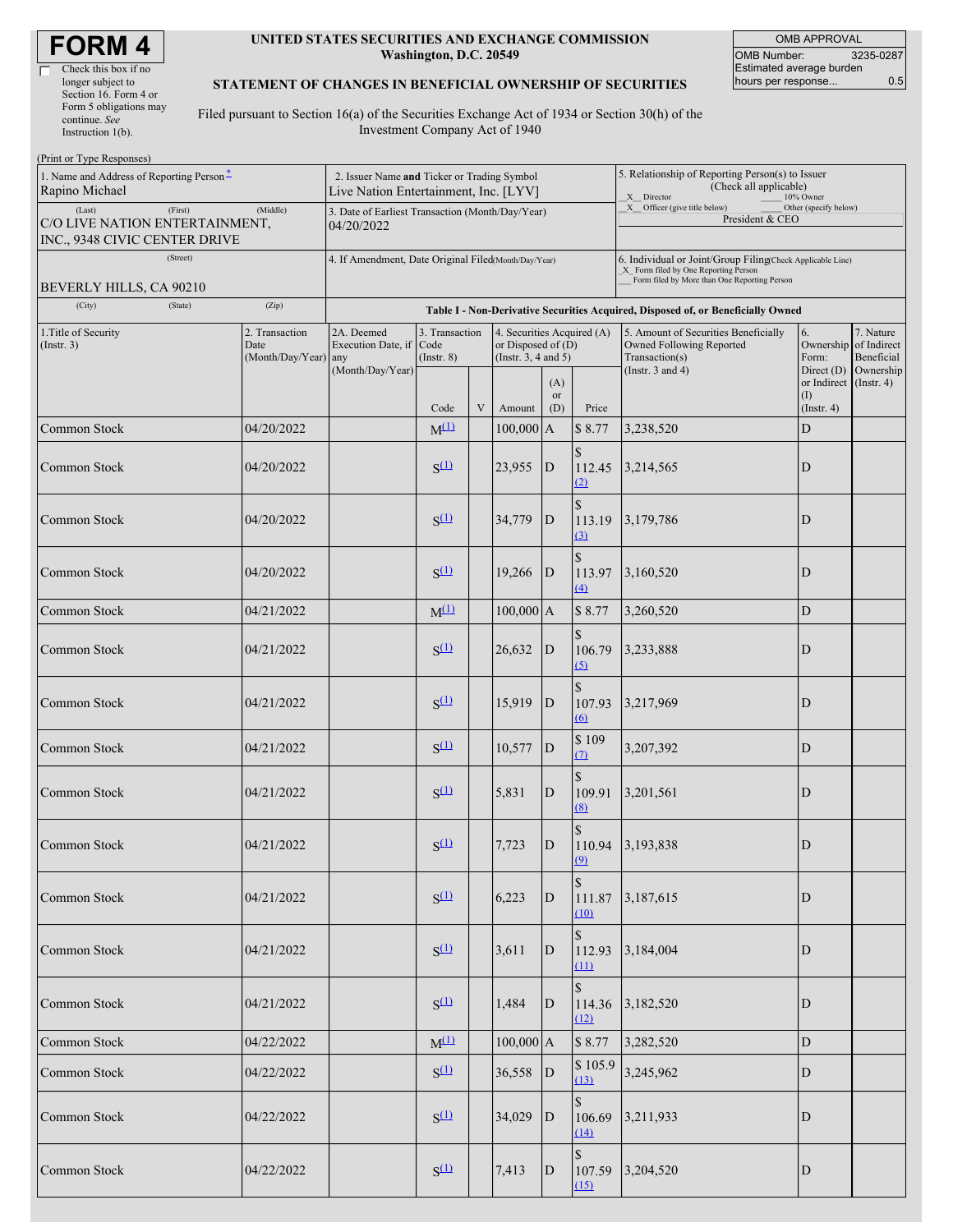| Reminder: Report on a separate line for each class of securities beneficially owned directly or indirectly. |                                                                                                                                                                              |                 |
|-------------------------------------------------------------------------------------------------------------|------------------------------------------------------------------------------------------------------------------------------------------------------------------------------|-----------------|
|                                                                                                             | Persons who respond to the collection of information contained in<br>this form are not required to respond unless the form displays a<br>currently valid OMB control number. | SEC 1474 (9-02) |

|                                                   | $(c, c, p, p, c)$ , cans, wall ants, options, convertible securities |                                                    |                                                                                          |            |  |                                                                                    |         |                          |            |                 |                                         |                |           |   |                                                                       |  |                                                                                                            |  |                                                                                                                                                          |                                                                                          |                                                                                               |
|---------------------------------------------------|----------------------------------------------------------------------|----------------------------------------------------|------------------------------------------------------------------------------------------|------------|--|------------------------------------------------------------------------------------|---------|--------------------------|------------|-----------------|-----------------------------------------|----------------|-----------|---|-----------------------------------------------------------------------|--|------------------------------------------------------------------------------------------------------------|--|----------------------------------------------------------------------------------------------------------------------------------------------------------|------------------------------------------------------------------------------------------|-----------------------------------------------------------------------------------------------|
| 1. Title of $\vert$ 2.<br>Security<br>(Insert. 3) | Derivative Conversion Date<br>Price of<br>Derivative<br>Security     | 3. Transaction<br>or Exercise (Month/Day/Year) any | 3A. Deemed<br>Execution Date, if Transaction Derivative<br>$(Month/Day/Year)$ (Instr. 8) | 4.<br>Code |  | 5. Number of<br>Securities<br>Acquired $(A)$<br>(D)<br>(Instr. $3, 4,$<br>and $5)$ |         |                          |            |                 |                                         | or Disposed of |           |   | 6. Date Exercisable and<br><b>Expiration Date</b><br>(Month/Day/Year) |  | 7. Title and Amount of<br><b>Underlying Securities</b><br>(Instr. $3$ and $4$ )<br>Security<br>(Insert. 5) |  | 8. Price of 9. Number of<br>Derivative Derivative<br>Securities<br>Beneficially<br>Owned<br>Following<br>Reported<br>Transaction(s) $(I)$<br>(Insert. 4) | <sup>10</sup> .<br>Form of<br>Security:<br>Direct (D)<br>or Indirect<br>$($ Instr. 4 $)$ | 11. Nature<br>Ownership of Indirect<br>Beneficial<br>Derivative Ownership<br>$($ Instr. 4 $)$ |
|                                                   |                                                                      |                                                    |                                                                                          | Code       |  | V(A)                                                                               | (D)     | Date<br>Exercisable Date | Expiration | Title           | Amount or<br>Number of<br><b>Shares</b> |                |           |   |                                                                       |  |                                                                                                            |  |                                                                                                                                                          |                                                                                          |                                                                                               |
| Stock<br>Option<br>(buy)                          | \$8.77                                                               | 04/20/2022                                         |                                                                                          | M          |  |                                                                                    | 100,000 | (16)                     | 12/10/2022 | Common<br>Stock | 100,000.00                              | \$0            | 2,600,000 | D |                                                                       |  |                                                                                                            |  |                                                                                                                                                          |                                                                                          |                                                                                               |
| Stock<br>Option<br>(buy)                          | \$8.77                                                               | 04/21/2022                                         |                                                                                          | M          |  |                                                                                    | 100,000 | $\underline{(16)}$       | 12/10/2022 | Common<br>Stock | 100,000.00                              | \$0            | 2,500,000 | D |                                                                       |  |                                                                                                            |  |                                                                                                                                                          |                                                                                          |                                                                                               |
| Stock<br>Option<br>(buy)                          | \$8.77                                                               | 04/22/2022                                         |                                                                                          | M          |  |                                                                                    | 100,000 | (16)                     | 12/10/2022 | Common<br>Stock | 100,000.00                              | \$0            | 2,400,000 | D |                                                                       |  |                                                                                                            |  |                                                                                                                                                          |                                                                                          |                                                                                               |

#### **Table II - Derivative Securities Acquired, Disposed of, or Beneficially Owned (***e.g.***, puts, calls, warrants, options, convertible securities)**

## **Reporting Owners**

|                                                                                                             | <b>Relationships</b> |              |                 |       |  |  |  |
|-------------------------------------------------------------------------------------------------------------|----------------------|--------------|-----------------|-------|--|--|--|
| <b>Reporting Owner Name / Address</b>                                                                       | Director             | 10%<br>Jwner | Officer         | Other |  |  |  |
| Rapino Michael<br>C/O LIVE NATION ENTERTAINMENT, INC.<br>9348 CIVIC CENTER DRIVE<br>BEVERLY HILLS, CA 90210 | X                    |              | President & CEO |       |  |  |  |

## **Signatures**

| Brian Capo, Attorney-in-Fact for Michael Rapino | 04/22/2022 |
|-------------------------------------------------|------------|
| Signature of Reporting Person                   | Date       |

# **Explanation of Responses:**

- If the form is filed by more than one reporting person, see Instruction  $4(b)(v)$ .
- **\*\*** Intentional misstatements or omissions of facts constitute Federal Criminal Violations. *See* 18 U.S.C. 1001 and 15 U.S.C. 78ff(a). The transactions reported in this Form 4 were effected pursuant to a Rule 10b5-1 trading plan (the "trading plan"). Mr. Rapino has entered into this trading plan to exercise options which were granted in 2012 and would otherwise expire in 2022. Mr. Rapino's compensation continues to be heavily tied to the company's long-term performance. The payment of the options' exercise
- **( 1)** price and associated taxes will account for the majority of the proceeds from these options, with Mr. Rapino then receiving 66,000 shares of stock under the trading plan and the remainder being settled in cash. Following all transactions under the trading plan, which will exercise all expiring options, Mr. Rapino expects to then hold approximately 3.8 million shares of common stock, inclusive of all other common stock and restricted stock holdings, plus options to acquire an additional 627,602 shares of common stock.
- **( 2)** This transaction was executed in multiple trades at prices ranging from \$111.75 to \$112.74. The price reported reflects the weighted average sale price. The reporting person hereby undertakes to provide upon request to the SEC staff, the issuer or a security holder of the issuer full information regarding the number of shares and prices at which the transaction was effected.
- **( 3)** This transaction was executed in multiple trades at prices ranging from \$112.75 to \$113.74. The price reported reflects the weighted average sale price. The reporting person hereby undertakes to provide upon request to the SEC staff, the issuer or a security holder of the issuer full information regarding the number of shares and prices at which the transaction was effected.
- (4) This transaction was executed in multiple trades at prices ranging from \$113.76 to \$114.37. The price reported reflects the weighted average sale price. The reporting person hereby undertakes to provide upon request to the SEC staff, the issuer or a security holder of the issuer full information regarding the number of shares and prices at which the transaction was effected.
- (5) This transaction was executed in multiple trades at prices ranging from \$106.45 to \$107.28. The price reported reflects the weighted average sale price. The reporting person hereby undertakes to see the contraction wa to provide upon request to the SEC staff, the issuer or a security holder of the issuer full information regarding the number of shares and prices at which the transaction was effected.
- (6) This transaction was executed in multiple trades at prices ranging from \$107.47 to \$108.45. The price reported reflects the weighted average sale price. The reporting person hereby undertakes to provide upon request to the SEC staff, the issuer or a security holder of the issuer full information regarding the number of shares and prices at which the transaction was effected.
- (7) This transaction was executed in multiple trades at prices ranging from \$108.49 to \$109.47. The price reported reflects the weighted average sale price. The reporting person hereby undertakes to provide upon request to the SEC staff, the issuer or a security holder of the issuer full information regarding the number of shares and prices at which the transaction was effected.
- **( 8)** This transaction was executed in multiple trades at prices ranging from \$109.50 to \$110.47. The price reported reflects the weighted average sale price. The reporting person hereby undertakes to provide upon request to the SEC staff, the issuer or a security holder of the issuer full information regarding the number of shares and prices at which the transaction was effected.
- (9) This transaction was executed in multiple trades at prices ranging from \$110.51 to \$111.50. The price reported reflects the weighted average sale price. The reporting person hereby undertakes to a price of the interest to provide upon request to the SEC staff, the issuer or a security holder of the issuer full information regarding the number of shares and prices at which the transaction was effected.
- **( 10)** This transaction was executed in multiple trades at prices ranging from \$111.51 to \$112.50. The price reported reflects the weighted average sale price. The reporting person hereby undertakes to provide upon request to the SEC staff, the issuer or a security holder of the issuer full information regarding the number of shares and prices at which the transaction was effected.
- **( 11)** This transaction was executed in multiple trades at prices ranging from \$112.56 to \$113.38. The price reported reflects the weighted average sale price. The reporting person hereby undertakes to provide upon request to the SEC staff, the issuer or a security holder of the issuer full information regarding the number of shares and prices at which the transaction was effected.